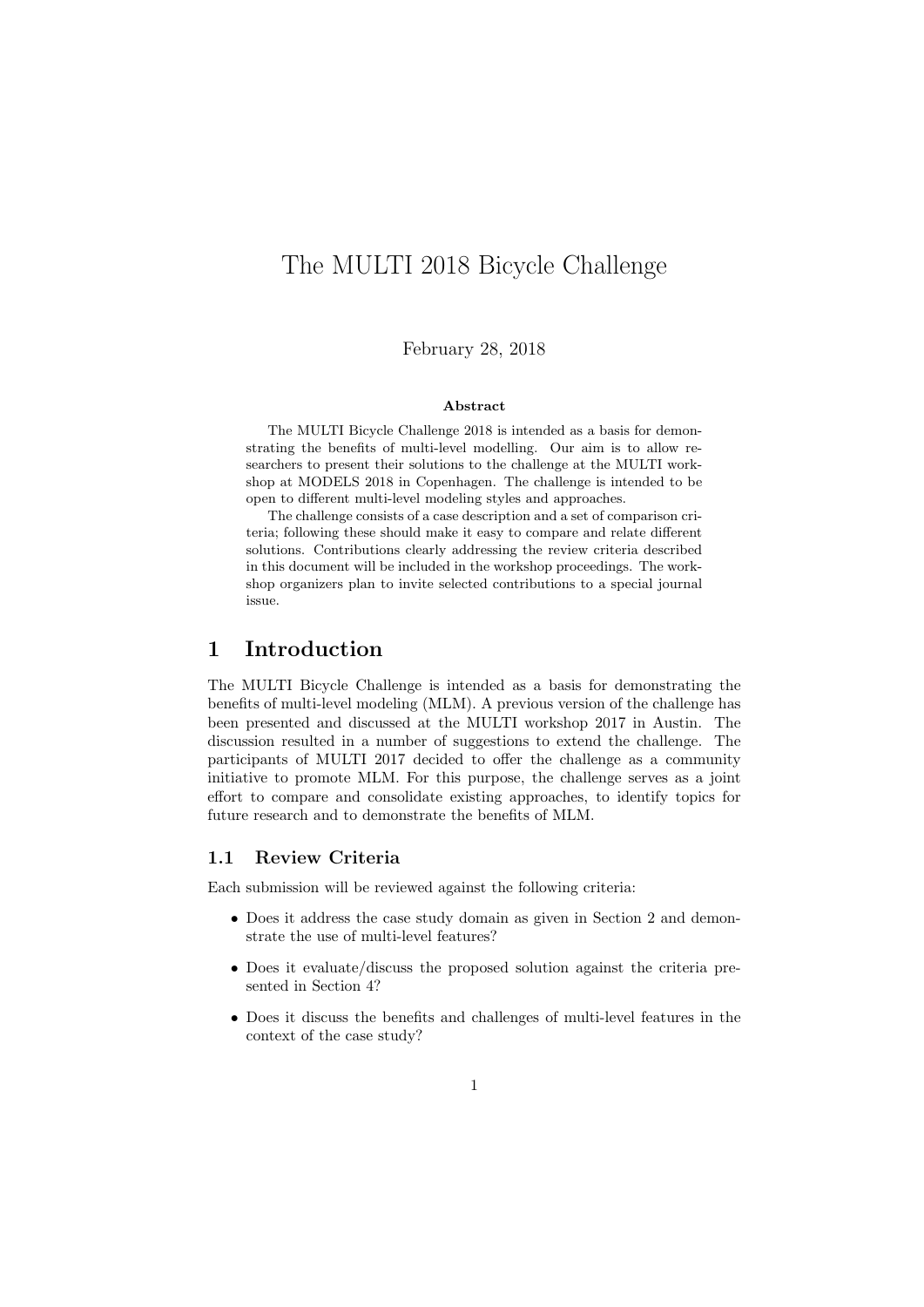Additionally, authors are invited to suggest furter requirements that clearly demonstrate the utility of multi-level modeling.

#### 1.2 Proceedings, Demo, and Journal Special Issue

Papers that clearly address the review criteria listed above will be accepted for presentation at the workshop and for inclusion in the workshop proceedings. Additional tool demonstrations that are suited to show the strengths of the proposed solution are appreciated.

In addition to being included in the workshop proceedings, the MULTI organizers plan to invite selected contributions to the challenge as articles for a special issue of a journal that is intended to showcase the benefits of multi-level modelling using the challenge as a common basis.

### 1.3 Paper Submission and Structure

Papers are submitted like regular papers. Each paper should have the subtitle: A contribution to the MULTI 2018 challenge. The proposed solution should be presented in a paper that reflects the following structure (as detailled in this document).

- 1. Introduction (Presentation of the approach that is used)
- 2. Case Analysis (Analysis, interpretation, completion of case description, additional requirements)
- 3. Model Design (step by step development of model, including comprehensive justifications for non-trivial design decisions)
- 4. Discussion along Common Criteria
- 5. Conclusions

## 2 Case Description and Analysis

The challenge is focused on the configuration and sale of physical products with special emphasis on the configuration of bicycles from the perspective of a bicycle retail company. The case description consists of a mandatory part and an optional part. The challenge participants may extend the case description.

#### 2.1 Mandatory Parts

The following bullet points are mandatory for participants of the challenge.

• A configuration is a physical artefact that is composed of components. A component may be composed of other components or of basic parts.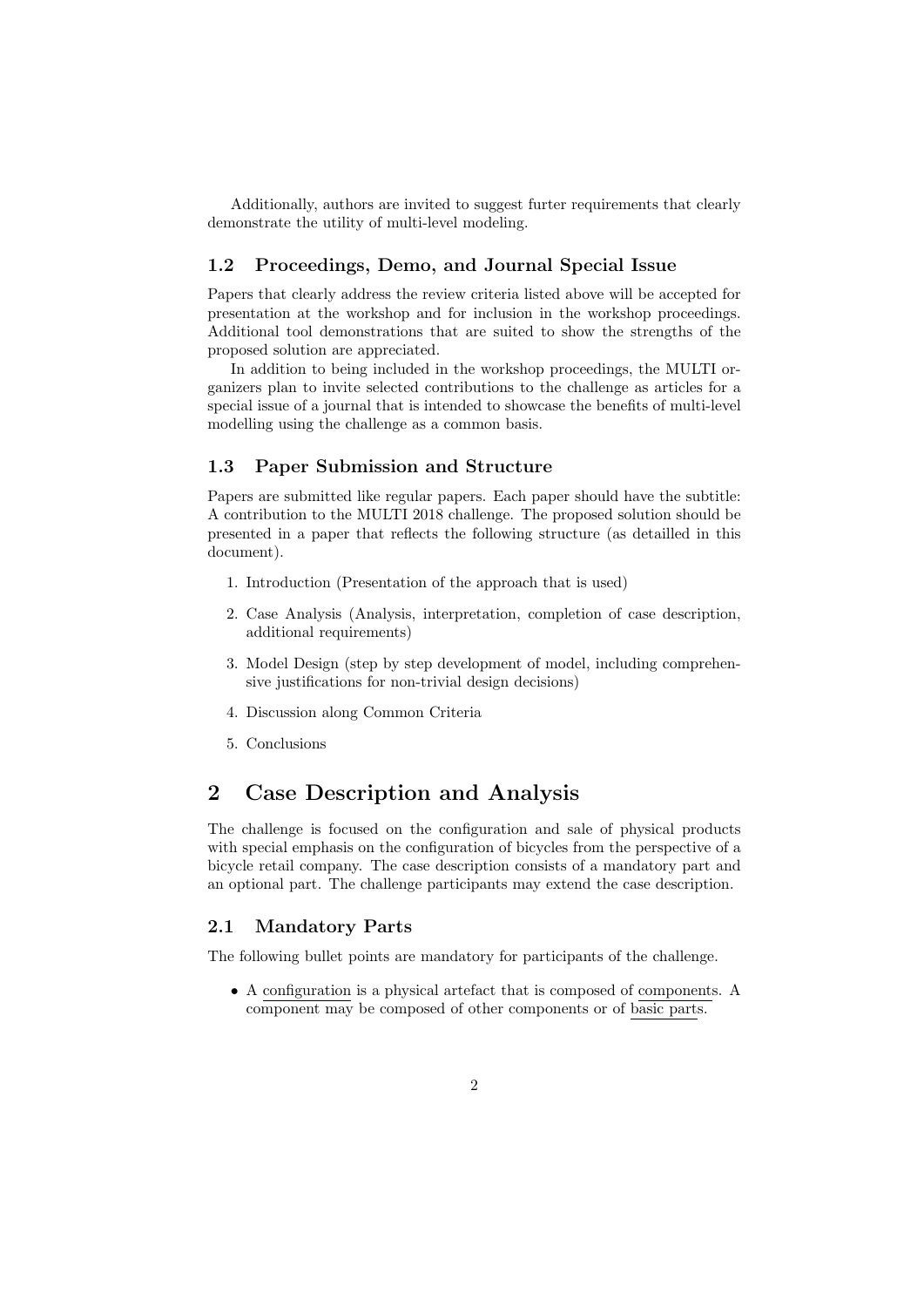- A component has properties, for example weight, size, colour, unique serial number.
- A bicycle is built of components like a frame, a fork, two wheels, and so forth, each of which being a component. Front wheel and rear wheel must have the same size.
- There are different categories of bicycles, such as mountain bike, city bike, or racing bike, for different purposes such as mountain, city, or race. A racing bike is not suited for tough terrain. A racing bike is suited for races. It can be used in cities, too.
- Each category is further associated with some constraints, for example:
	- Every category of bicycle except for racing bikes may be equipped with an electric motor. Electric bikes need enforced brakes and a battery.
	- A mountain bike or a city bike may have a suspension.
	- A mountain bike may have a rear suspension. That is not the case for city bikes.
	- A racing bike has a racing fork and racing frame.
	- A racing fork does not have a suspension. It does not have a mud mount either.
	- A racing frame is specified by top tube length, down tube length, and seat tube length.
	- A racing frame is made of steel, aluminum, or carbon.
	- A racing bike can be certified by the Union Cycliste Internationale (UCI).
	- A professional racing bike is a racing bike and certified by the UCI. A professional racing bike has a professional race frame which is made of aluminum or carbon and has a minimum weight of 5200 gr.
	- A carbon frame allows for carbon wheels or aluminum wheels only.
- Each category of bicycle is associated with a person acting as category manager. Peter Parker is category manager for the racing bike category.
- Challenger A2-XL is a professional racing bike model for tall cyclists. A Challenger A2-XL bike is equipped with a Rocket-A1-XL which is a professional race frame. The Rocket-A1-XL has a weight of 920.0 gr.
- Bike $\#134123$ , a physical instance of Challenger A2-XL, has Frame $\#134123$ , a physical instance of Rocket-A1-XL with serial number s134123, as component.
- Bicycles are sold to customers. A customer is a natural person or an organization. The act of selling a bicycle requires the creation of an invoice. An invoice is a read-only business document.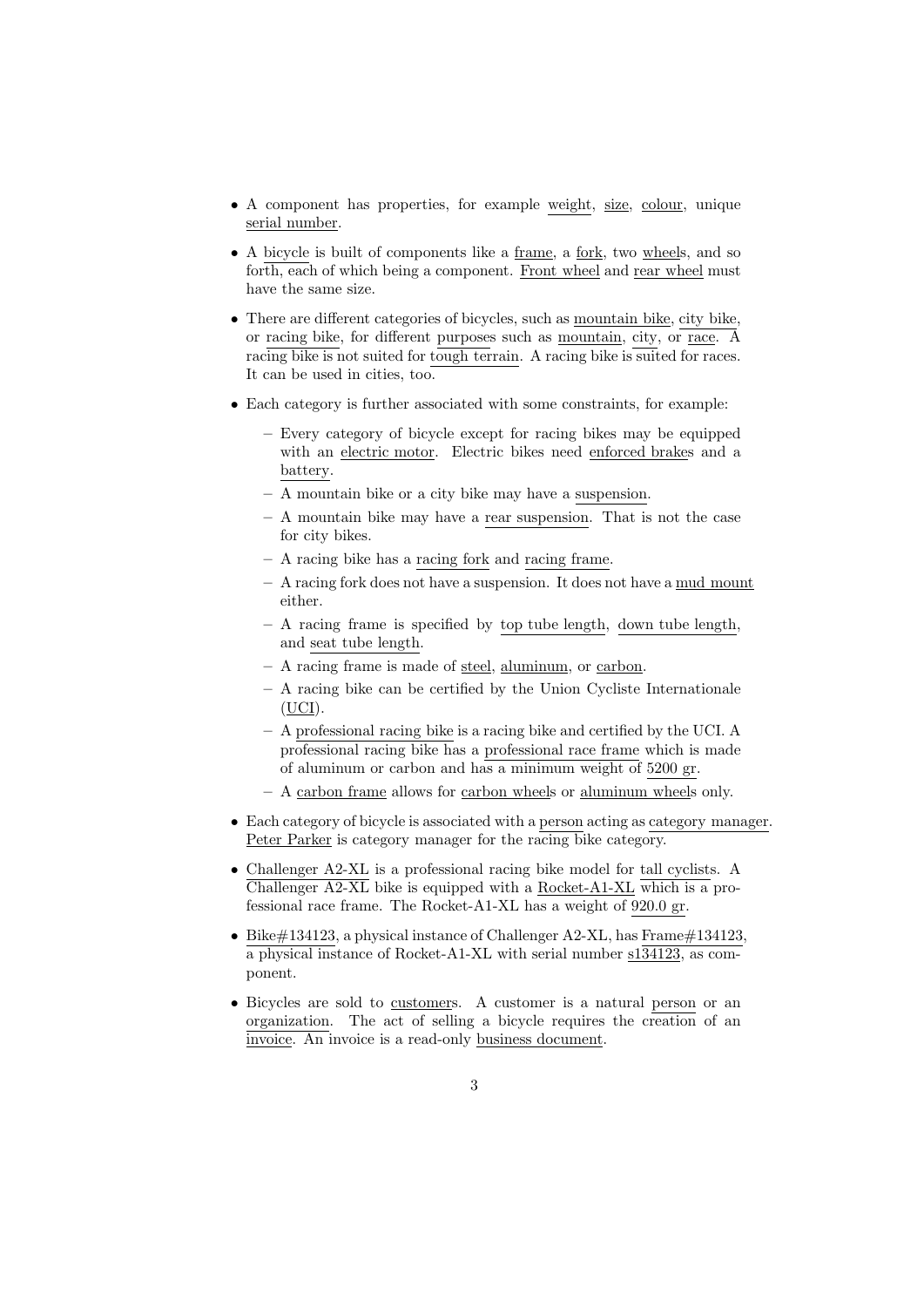- Each bicycle model has a regular sales price. The regular sales price of Challenger A2-XL is EUR 4999.00. The actual sales price of physical instances of the bicycle model, i.e., the price given in an invoice, may be lower.
- Bike#134123 was sold on September 19th, 2017 for EUR 4299.00 to customer Susan Storm.

#### 2.2 Optional Parts

- A sales manager may be interested in derived properties such as:
	- The average actual sales price for a bike model. For example: In 2017, physical instances of Challenger A2-XL are sold, on average, for 4532.00
	- The average actual sales price for a bike category. For example: In 2017, the average actual sales price of racing bikes was 2321.00
	- The average regular sales price of bike models for a bike category. For example: In 2017, the average regular sales price of bike models of category race bikes was 2834.00
	- The revenue, i.e., sum of actual sales price, per bicycle model. For example: In 2017, the Challenger A2-XL generated a revenue of 78,232.00
	- The top-seller, i.e., the bike model with the highest revenue, per bicycle category. For example: Challenger A2-XL is the top-seller of the racing bike category.

### 2.3 Extensions of the Case Description

Participants are invited to extend the case description with additional points necessary to exemplify features of their modeling approach.

### 3 Multi-level Model Design

In this section, papers provide a step by step development of a multi-level model representing the case description, including comprehensive justifications for nontrivial design decisions. The model should be sufficiently specified to demonstrate how it could be implemented.

The case is described in a way that allows different MLM approaches and styles. In order to foster comparability between challenge papers, participants are asked to make sure that underlined concepts in the mandatory part of the case description are represented explicitly by one or more model elements. Depending on the modeling style or method, there may not be a one-to-one correspondence between concepts in the description and model elements in the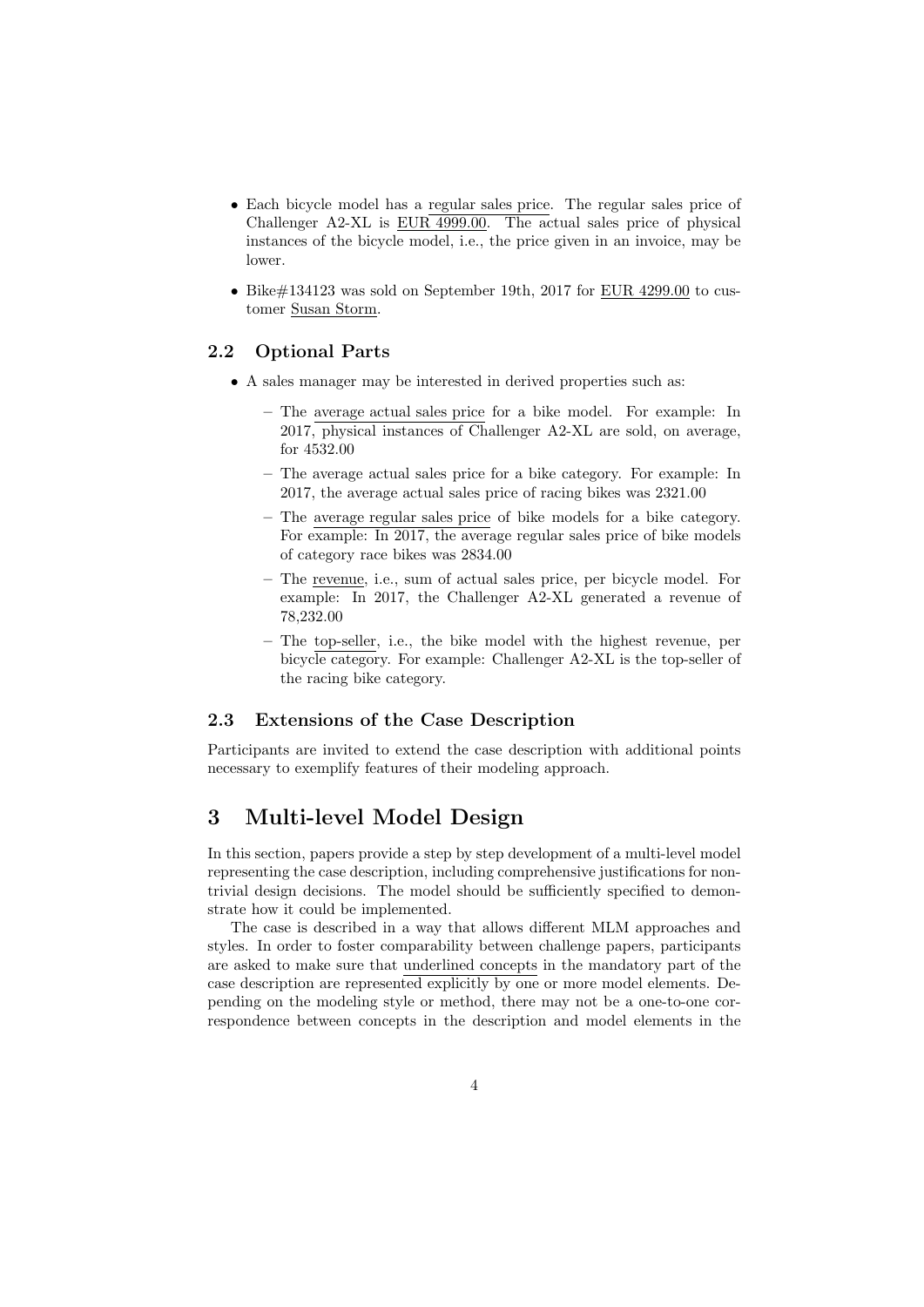multilevel model (for example, Bicycle could be represented by a model element BicycleClass, by a model element Bicycle together with a model element BicycleClass, or by model elements BicyclePhysicalInstance, BicycleModel, BicycleCategory, and so forth, or by something different).

### 4 Discussion along Common Criteria

In this section, participants should discuss their multilevel model solution with regard to the following comparison critera. For each criterion, participants should relate their solution with related work.

#### 4.1 Mandatory Comparison Criteria

- 1. Basic modeling constructs: Discuss the basic modeling constructs of the presented approach.
- 2. Levels and Layers: Discuss the nature of levels or layers in the model and how model elements are arranged on this levels and are connected across levels (such as instance-of and specialization-of)
- 3. Abstraction: To avoid redundancy between models and/or model elements, knowledge about the domain, which may include particular aspects, should be represented at the highest level possible.
- 4. Reuse: It should be possible to use the model (or parts of it) as a foundation for a software system that is suited for a wide range of bicycle stores and adapt (customize) it to the peculiarities of each shop.
- 5. Cross-level relationships: Discuss if and how associations and links can connect model elements at different levels.
- 6. Cross-level constraints: Discuss if and how constraints can span multiple levels, especially with regard to cross-level relationships.
- 7. Integrity mechanisms: Discuss how the integrity of lower levels of the model is protected from changes that occur on higher levels and/or how changes at higher levels are propagated to lower levels.
- 8. Code Generation and Consistency: There should be a mapping to implementation languages that preserves the semantics of the model. Also discuss mechanisms to foster the synchronization of MLM-based models with code.

#### 4.2 Additional Comparison Criteria

Challenge participants are invited to introduce additional criteria, for example regarding: